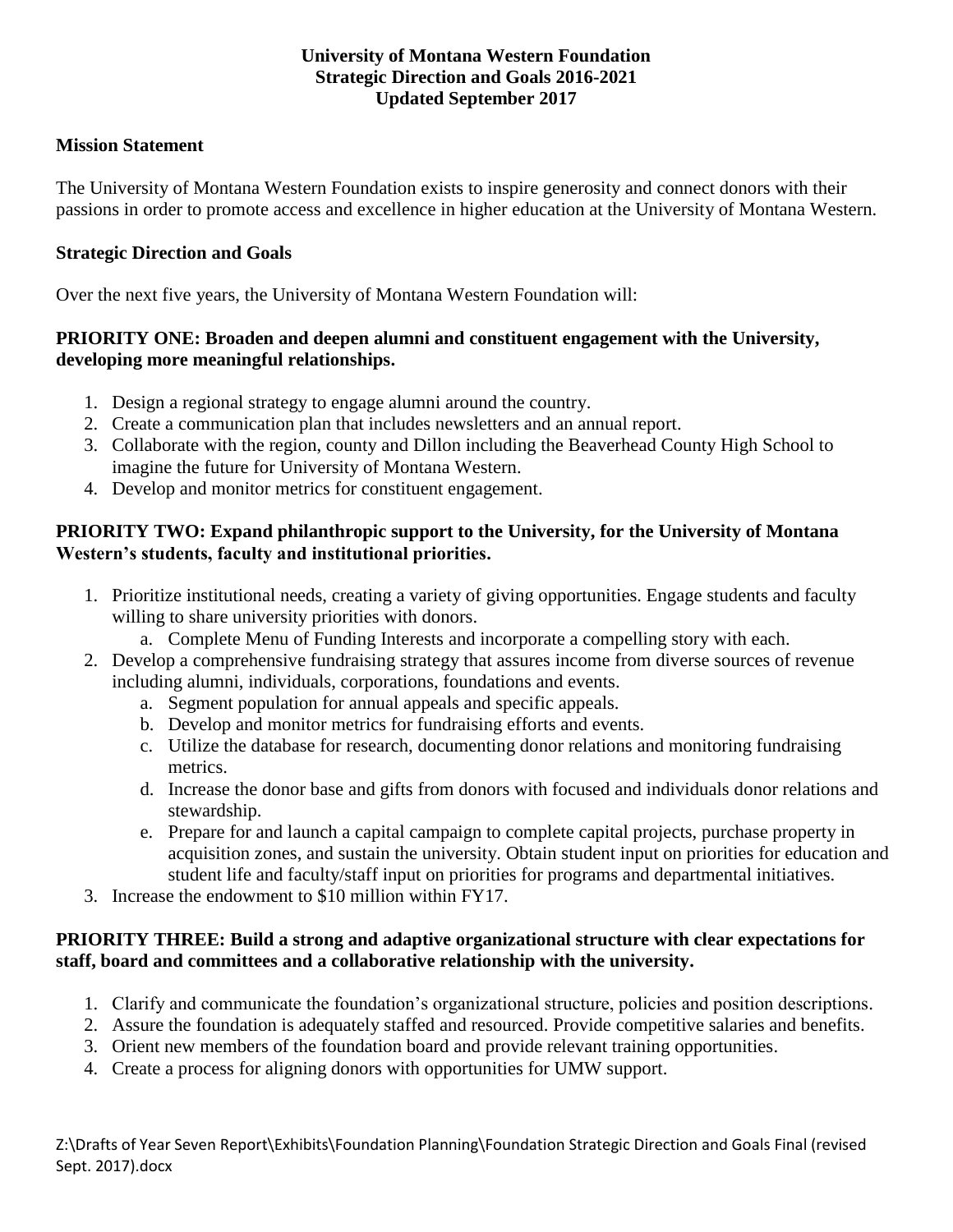# **PRIORITY ONE: Broaden and deepen alumni and constituent engagement with the University, developing more meaningful relationships**

- 1. Develop engagement strategies to connect with alumni and friends of the university around the country
- 2. Consistently communicate with alumni, donors and other constituents
- 3. Collaborate with the region, county and Dillon including the Beaverhead County High School
- 4. Develop and monitor metrics for constituent engagement

| <b>Objectives for FY18</b>                                                                                                                       | <b>Target</b><br><b>Date</b> | <b>Responsible Person(s)</b><br>or Committee                                          | <b>Status</b>                                                      |
|--------------------------------------------------------------------------------------------------------------------------------------------------|------------------------------|---------------------------------------------------------------------------------------|--------------------------------------------------------------------|
| 1. a. Create an alumni outreach and<br>communication plan                                                                                        | 10/01/2017                   | Foundation staff, board<br>and alumni                                                 | Skeleton plan<br>until we have<br>the website<br>and DOC<br>hired. |
| 1. b. Improve local and regional events to<br>strategically engage constituents.<br>(Annually set & update calendar as of<br>Aug.1 of each year) | On-going                     | Foundation staff, alumni<br>and other key university<br>leaders (Website<br>Calendar) |                                                                    |
| 2. a. Send newsletter and an annual report                                                                                                       | On-going                     | Foundation and marketing<br>staff                                                     |                                                                    |
| 2. b. Maximize opportunities to inform<br>alumni and other constituents of<br>Experience One outcomes & university<br>stories.                   | On-going                     | Foundation and marketing<br>staff, foundation board,<br>university leaders            | Work with<br>Beth on<br>outcome<br>data. Rack<br>Cards??           |
| 2. c. Include alumni profiles on the<br>website (Create archive process to keep<br>data.)                                                        | On-going                     | Foundation and<br>marketing/PR staff,                                                 | Dependent<br>on Website                                            |
| 3. a. Facilitate a meeting with the<br>community to begin to Imagine the<br><b>Future</b> for the University of Montana<br>Western               | 04/01/2018                   | University leadership,<br>foundation staff and<br>board, university<br>staff/faculty  | Roxanne to<br>follow-up<br>with Beth.                              |

- **1. a. Vanessa is working on an alumni outreach and communication plan. This is dependent on the alumni website which is currently under development with an anticipated completion date of Nov. 1, 2017.**
- **1. b. Vanessa will share the events calendar with the Foundation Board.**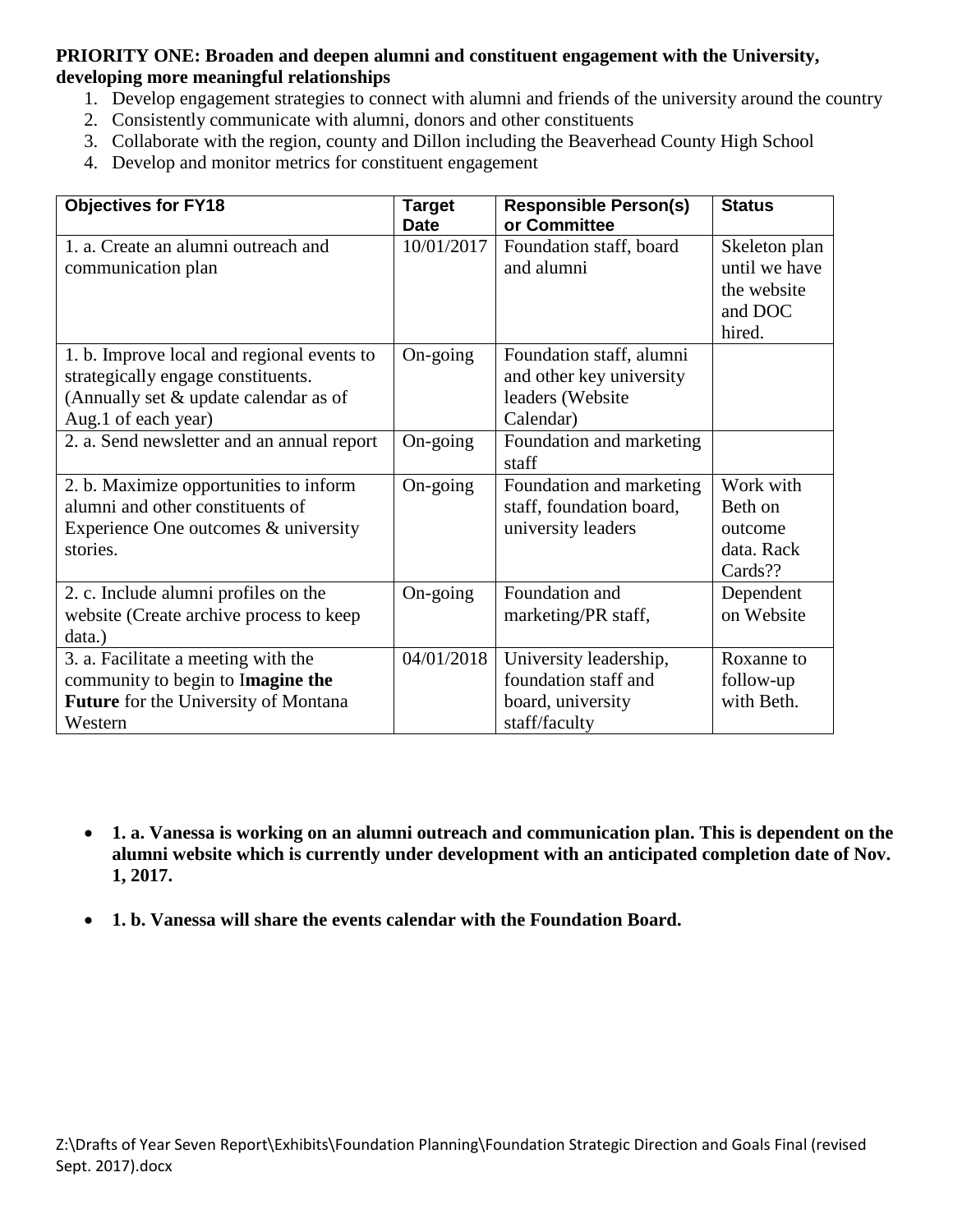### **PRIORITY TWO: Expand philanthropic support to the University, for University of Montana Western's students, faculty and institutional priorities.**

- 1. Prioritize institutional needs, creating a variety of giving opportunities. Engage students and faculty willing to share university priorities with donors.
	- a. Complete Menu of Funding Interests and incorporate a compelling story for each.
- 2. Develop a comprehensive fundraising strategy that assures income from diverse sources of revenue including alumni, individuals, corporations, foundations, events and fees.
	- a. Develop and monitor metrics for fundraising efforts and events.
	- b. Utilize the database for research, documenting donor relations and monitoring fundraising metrics.
	- c. Increase the donor base and gifts from donors with focused and individuals donor relations and stewardship.
	- d. Prepare for and launch a capital campaign to complete capital projects, purchase property in acquisition zones, and sustain the university. Obtain student input on priorities for education and student life and faculty/staff input on priorities for programs and departmental initiatives.
- 3. Increase the endowment to \$10 million within FY18.

| <b>Objectives for FY18</b>               | <b>Target</b> | <b>Responsible Person(s)</b> | <b>Status</b> |
|------------------------------------------|---------------|------------------------------|---------------|
|                                          | <b>Date</b>   | or Committee                 |               |
| 1. Prioritize institutional needs        | On-going      | <b>Staff and Development</b> | In-progress   |
|                                          |               | Committee                    |               |
| 2. Approve the fundraising/development   | 06/01/2018    | Board of directors           | In-progress   |
| plan                                     |               |                              |               |
| 3. Create quarterly and bi-annual report | 02/01/2018    | Foundation staff             |               |
| for campus on fundraising successes.     | 08/01/2018    |                              |               |
| 4. Grow endowment to \$10 million within | 7/01/2018     | Staff, board and university  | complete      |
| FY18.                                    |               | leaders                      |               |

- **We completed item 2. B. which was to inform the endowment constituents of the management fee. This was completed in March 2017.**
- **We added item 3. to our strategic plan based on feedback on the annual report that was shared with the campus in August.**
- **We have been working on the finalization of the development plan and will share the results via email once it is complete.**
- **The endowment has reached \$10M in Sept. 2017.**